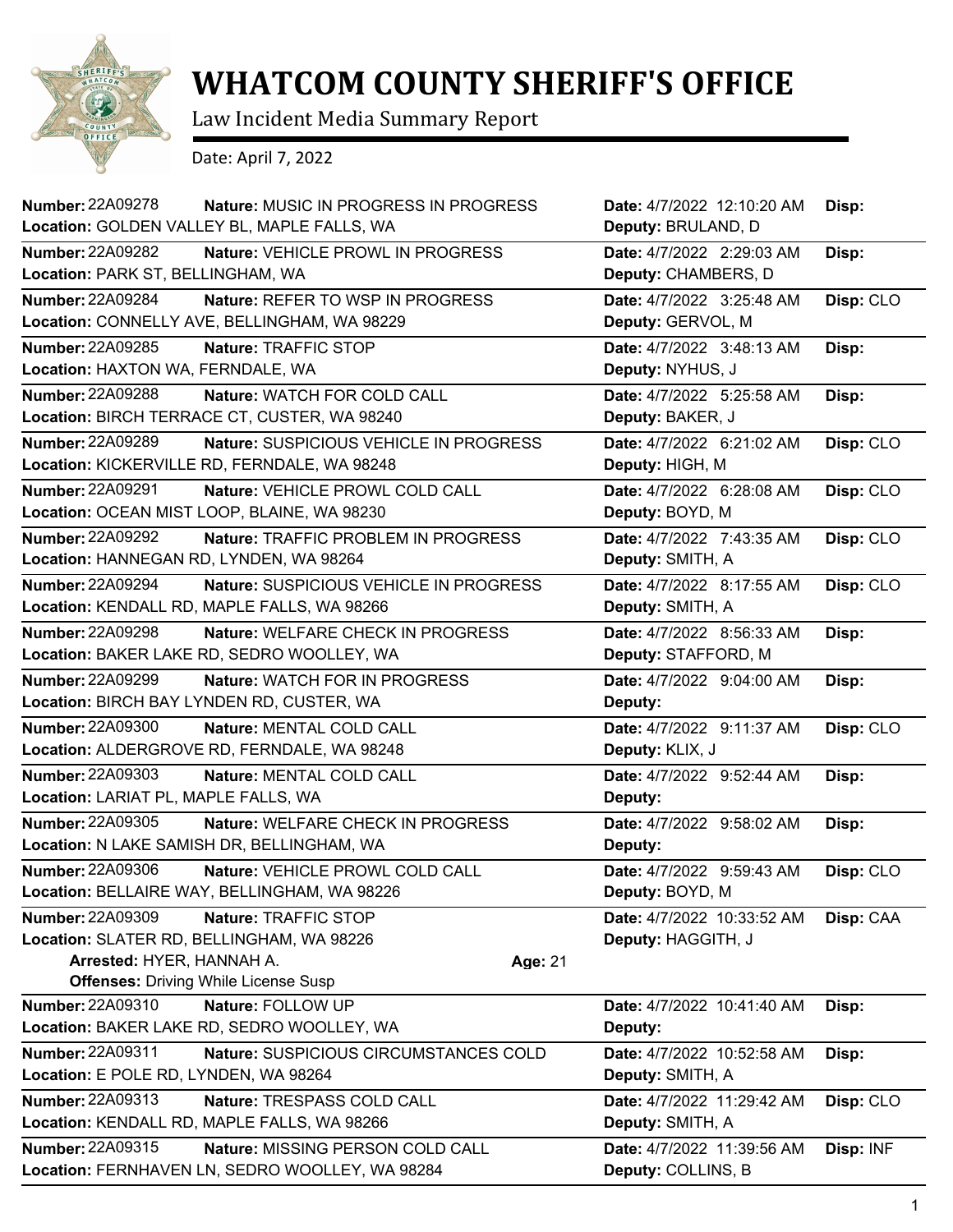| Number: 22A09316                          | Nature: DOMESTIC ORDER VIOL COLD CALL           | Date: 4/7/2022 11:50:17 AM | Disp:     |
|-------------------------------------------|-------------------------------------------------|----------------------------|-----------|
| Location: KICKERVILLE RD, FERNDALE, WA    |                                                 | Deputy: BAKER, J           |           |
| <b>Number: 22A09322</b>                   | Nature: BURGLARY COLD CALL                      | Date: 4/7/2022 1:24:32 PM  | Disp:     |
| Location: PROVINCE RD, POINT ROBERTS, WA  |                                                 | Deputy: JONES, D           |           |
| <b>Number: 22A09323</b>                   | Nature: ASSIST AGENCY IN PROGRESS               | Date: 4/7/2022 1:43:36 PM  | Disp:     |
| Location: DEER CREEK DR, FERNDALE, WA     |                                                 | Deputy: GATES, K           |           |
| Number: 22A09325                          | Nature: TRAFFIC HAZARD IN PROGRESS              | Date: 4/7/2022 1:55:53 PM  | Disp: CLO |
|                                           | Location: TALL CEDARS LN, FERNDALE, WA 98248    | Deputy: HAGGITH, J         |           |
| <b>Number: 22A09329</b>                   | Nature: HARASSMENT COLD CALL                    | Date: 4/7/2022 2:23:15 PM  | Disp: CLO |
| Location: RITTER RD, FERNDALE, WA 98248   |                                                 | Deputy: ALLEN, J           |           |
| <b>Number: 22A09330</b>                   | Nature: DOMESTIC ORDER VIOL IN PROGRES          | Date: 4/7/2022 2:25:26 PM  | Disp: CLO |
| Location: GRAND AVE, BELLINGHAM, WA 98225 |                                                 | Deputy: ROBINSON, S        |           |
| Number: 22A09331                          | Nature: ASSIST CITIZEN IN PROGRESS              | Date: 4/7/2022 2:24:44 PM  | Disp:     |
|                                           | Location: BLACK MOUNTAIN LN, MAPLE FALLS, WA    | Deputy:                    |           |
| Number: 22A09332                          | Nature: TRESPASS IN PROGRESS                    | Date: 4/7/2022 2:41:01 PM  | Disp:     |
| Location: HEADY RD, MAPLE FALLS, WA       |                                                 | Deputy: STAFFORD, M        |           |
| Number: 22A09335                          | Nature: VEHICLE PROWL COLD CALL                 | Date: 4/7/2022 3:04:49 PM  | Disp: CLO |
|                                           | Location: SAPPHIRE TRL, BELLINGHAM, WA 98226    | Deputy: BROWN, E           |           |
| Number: 22A09337                          | Nature: ANIMAL PROBLEM IN PROGRESS              | Date: 4/7/2022 3:21:47 PM  | Disp:     |
|                                           | Location: NAKAT WA & COMOX RD, BLAINE, WA       | Deputy: JONES, D           |           |
| <b>Number: 22A09338</b>                   | Nature: SERVE WARRANT IN PROGRESS               | Date: 4/7/2022 3:26:46 PM  | Disp: CAA |
|                                           | Location: GRAND AVE, BELLINGHAM, WA 98225       | Deputy: DEZEEUW, T         |           |
| Arrested: WHITE, DUSTIN C.                | Age: 33                                         |                            |           |
| <b>Offenses: In From Court</b>            |                                                 |                            |           |
|                                           |                                                 |                            |           |
| Number: 22A09339                          | Nature: WELFARE CHECK IN PROGRESS               | Date: 4/7/2022 3:27:43 PM  | Disp: CLO |
| Location: SLATER RD, FERNDALE, WA 98248   |                                                 | Deputy: SLYTER, C          |           |
| <b>Number: 22A09344</b>                   | Nature: THREAT IN PROGRESS                      | Date: 4/7/2022 4:12:00 PM  | Disp:     |
| Location: CLEARBROOK RD, SUMAS, WA        |                                                 | Deputy: STAFFORD, M        |           |
| <b>Number: 22A09345</b>                   | Nature: SERVE WARRANT IN PROGRESS               | Date: 4/7/2022 4:25:10 PM  | Disp: CLO |
|                                           | Location: GUIDE MERIDIAN, LYNDEN, WA 98264      | Deputy: LEBEDEV, P         |           |
| Number: 22A09346                          | Nature: VEHICLE ABANDONED IN PROGRESS           | Date: 4/7/2022 4:19:05 PM  | Disp: CLO |
| Location: BAYON RD, BELLINGHAM, WA 98225  |                                                 | Deputy: SLYTER, C          |           |
| <b>Number: 22A09347</b>                   | Nature: THREAT IN PROGRESS                      | Date: 4/7/2022 4:42:03 PM  | Disp: CLO |
| Location: TWILIGHT PL, BLAINE, WA 98230   |                                                 | Deputy: ALLEN, J           |           |
| Number: 22A09348                          | Nature: ASSIST AGENCY COLD CALL                 | Date: 4/7/2022 4:48:32 PM  | Disp:     |
| Location: GRAND AV, BELLINGHAM, WA        |                                                 | Deputy: STAFFORD, M        |           |
| Number: 22A09349                          | Nature: CIVIL PROBLEM COLD CALL                 | Date: 4/7/2022 4:37:35 PM  | Disp: CLO |
|                                           | Location: BIRCH BAY LYNDEN RD, BLAINE, WA 98230 | Deputy: LEBEDEV, P         |           |
| <b>Number: 22A09351</b>                   | Nature: MENTAL COLD CALL                        | Date: 4/7/2022 4:58:03 PM  | Disp: INF |
|                                           | Location: LOOMIS TRAIL RD, CUSTER, WA 98240     | Deputy: WOOD, B            |           |
| Number: 22A09352                          | Nature: DEATH INVESTIGATION IN PROGRES          | Date: 4/7/2022 5:07:50 PM  | Disp: CLO |
| Location: BIRCH BAY DR, BLAINE, WA 98230  |                                                 | Deputy: LEBEDEV, P         |           |
| Number: 22A09353                          | Nature: WELFARE CHECK IN PROGRESS               | Date: 4/7/2022 5:10:25 PM  | Disp:     |
| Location: BIRCH BAY DR, BLAINE, WA        |                                                 | Deputy:                    |           |
| <b>Number: 22A09355</b>                   | Nature: VEHICLE ABANDONED IN PROGRESS           | Date: 4/7/2022 5:26:26 PM  | Disp: CLO |
|                                           | Location: W AXTON RD, BELLINGHAM, WA 98226      | Deputy: OSBORN, D          |           |
| <b>Number: 22A09357</b>                   | Nature: MVA NON BLKING/NON INJURY IN P          | Date: 4/7/2022 5:37:54 PM  | Disp: CLO |